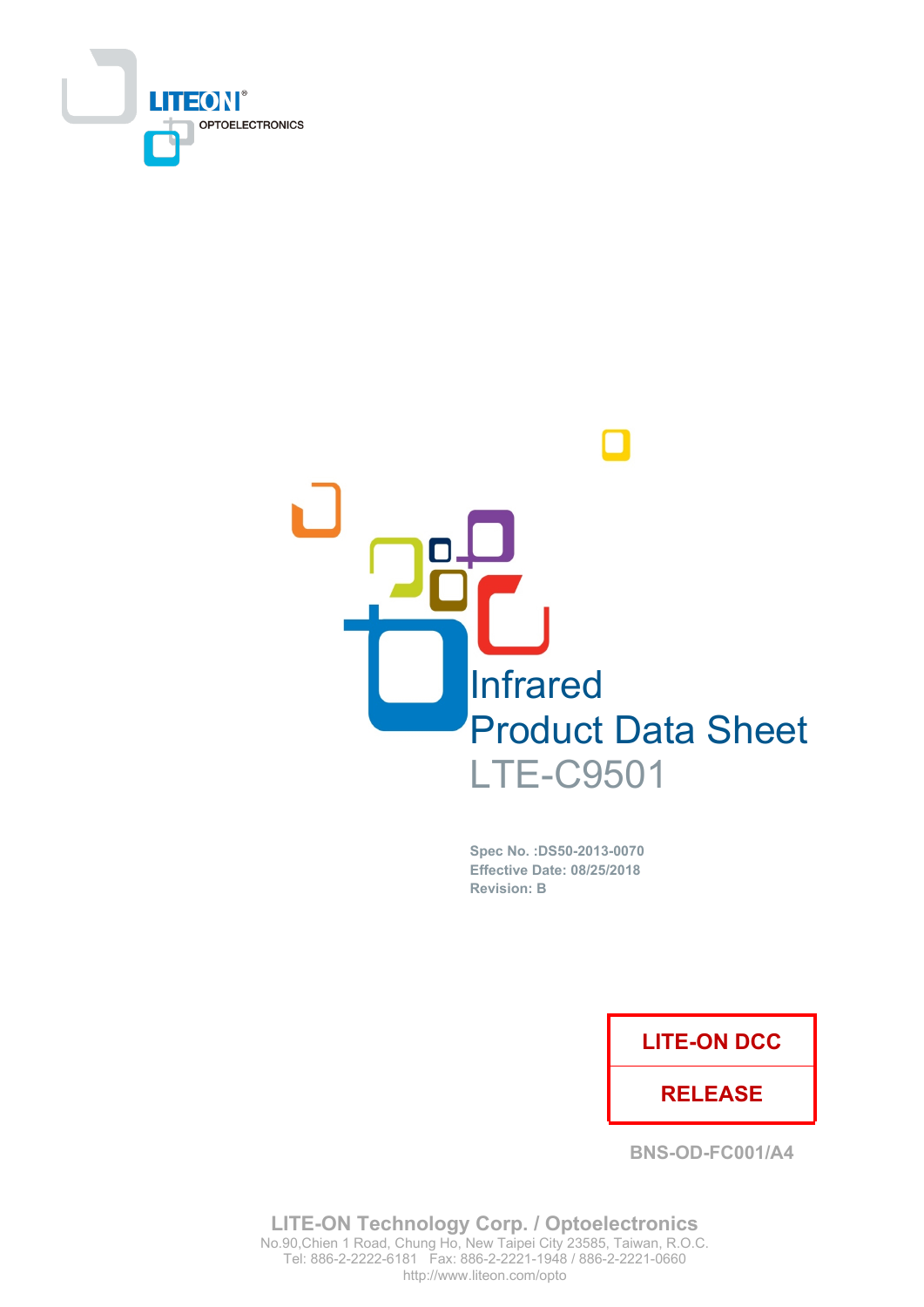

## **IR Emitter and Detector LTE-C9501**

### 1. Description

Lite-On offers a broad range of discrete infrared components for application such as remote control, IR wireless data transmission, security alarm & etc. Customers need infrared solutions featuring high power, high speed and wide viewing angels. The product line includes GaAs 940nm IREDs, AlGaAs high speed 850nm IREDs, PIN Photodiodes and Phototransistors. Photodiodes and Phototransistors can be provided with a filter that reduces digital light noise in the sensor function, which enables a high signal-to-noise ratio.

#### 1.1. Features

- Meet RoHS, Green Product.  $\blacksquare$
- Package In 12mm Carrier Tape On 7" Diameter  $\blacksquare$ Reels..
- Compatible With Automatic Placement Equipment.  $\blacksquare$
- Compatible With Infrared Reflow Solder Process.  $\blacksquare$
- EIA STD package.  $\blacksquare$
- Peak wavelength λp=940nm  $\blacksquare$
- Water clear plastic with top view lens.  $\blacksquare$

#### **1.2. Applications**

- Infrared emitter
- **PCB Mounted Infrared Sensor**

### **2. Outline Dimensions**



#### **Notes:**

- 1. All dimensions are in millimeters (inches).
- 2. Tolerance is ±0.1mm (.004") unless otherwise noted.
- 3. Specifications are subject to change without notice.

Part No.: LTE-C9501 BNS-OD-FC 002/A4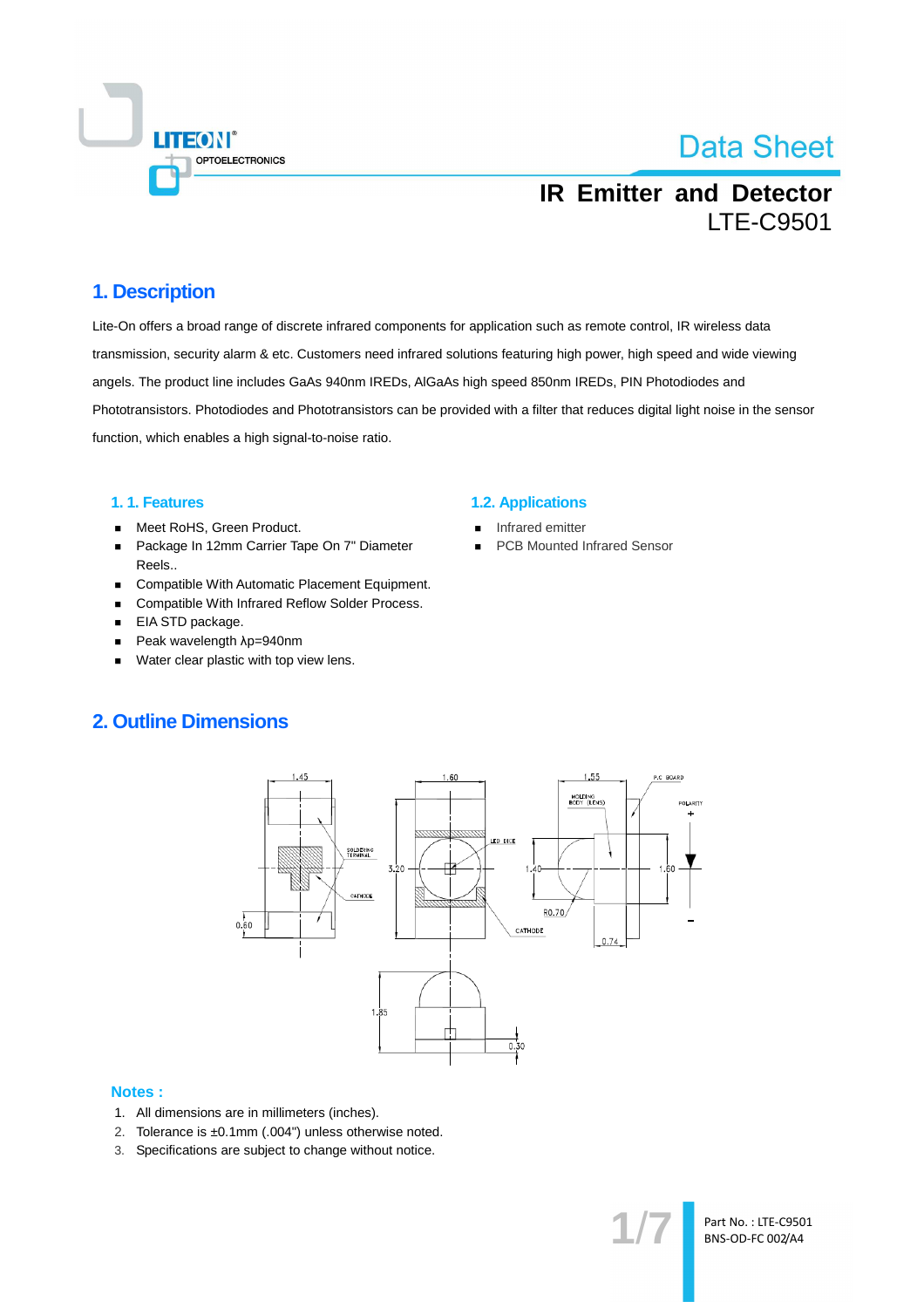

## **IR Emitter and Detector LTE-C9501**

## 3. Absolute Maximum Ratings at TA=25°C

| <b>Parameter</b>                          | <b>Maximum Rating</b>    | <b>Unit</b> |  |
|-------------------------------------------|--------------------------|-------------|--|
| <b>Power Dissipation</b>                  | 100                      | mW          |  |
| Peak Forward Current (300pps, 10us pulse) | 800                      | mA          |  |
| <b>DC Forward Current</b>                 | 60                       | mA          |  |
| <b>Reverse Voltage</b>                    | 5                        | V           |  |
| <b>Operating Temperature Range</b>        | $-40C$ to $+85C$         |             |  |
| Storage Temperature Range                 | -55°C to + 100°C         |             |  |
| Infrared Soldering Condition              | 260℃ for 10 Seconds Max. |             |  |

**Suggestion IR Reflow Profile For Pb Free Process:** 





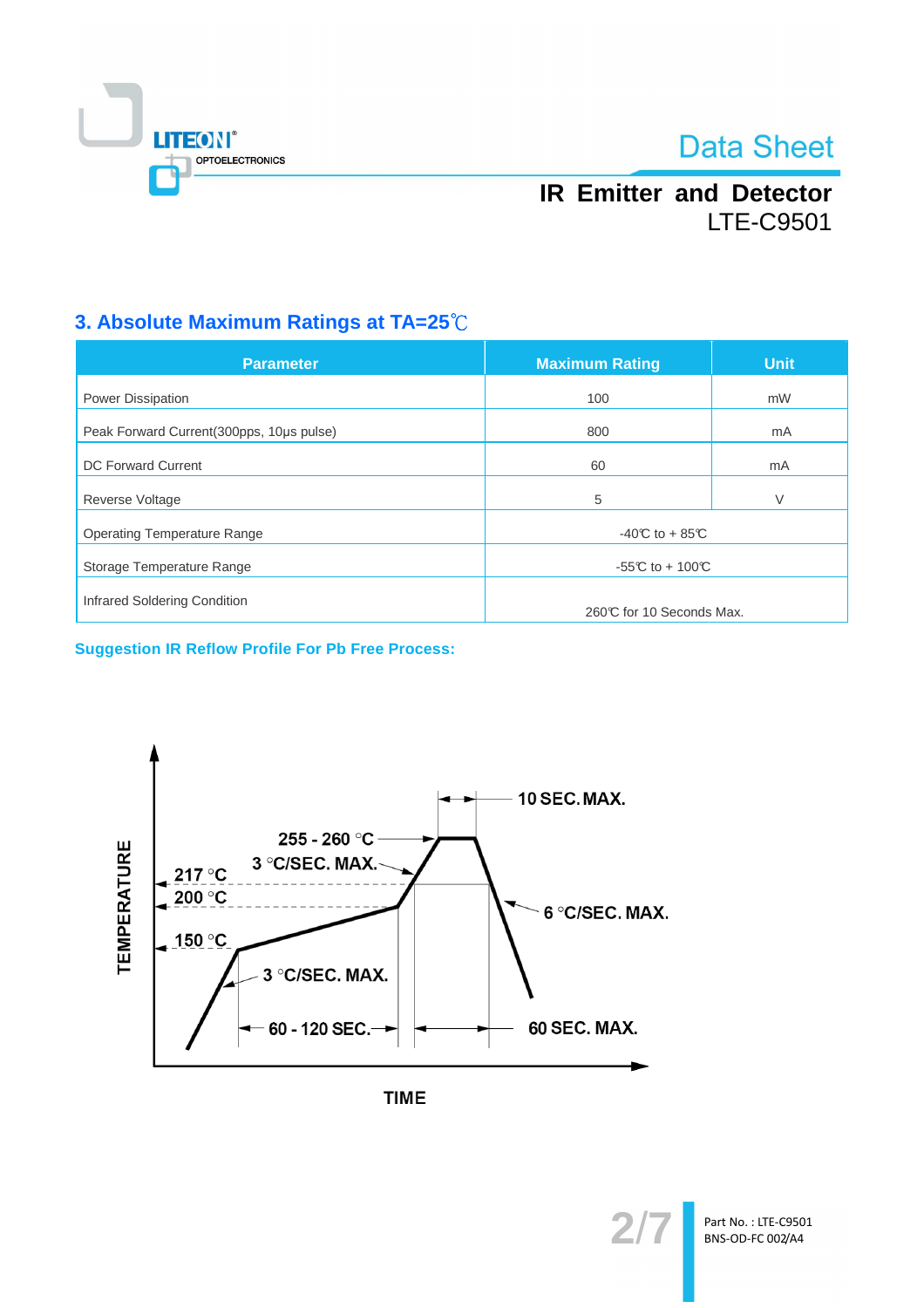

## **IR Emitter and Detector LTE-C9501**

## 4. Electrical / Optical Characteristics at TA=25°C

| <b>Parameter</b>         | <b>Symbol</b>   | Min. | Typ.                     | Max.                     | <b>Unit</b> | <b>Test Condition</b> |
|--------------------------|-----------------|------|--------------------------|--------------------------|-------------|-----------------------|
| Radiant Intensity        | ΙE              | 1.0  | $\overline{\phantom{a}}$ | 6.0                      | mW/sr       | $I_F = 20mA$          |
| Peak Emission Wavelength | $\lambda$ Peak  |      | 940                      | $\overline{\phantom{0}}$ | nm          | $I_F = 20mA$          |
| Spectral Line Half-Width | Δλ              |      | 50                       | $\overline{\phantom{0}}$ | nm          | $F = 20mA$            |
| <b>Forward Voltage</b>   | VF              | 1.1  | 1.2                      | 1.5                      | V           | $I_F = 20mA$          |
| <b>Reverse Current</b>   | <b>I</b> R      |      | $\blacksquare$           | 10                       | μA          | $V_R = 5V$            |
| Viewing Angle            | $2\theta_{1/2}$ |      | 20                       |                          | deg         |                       |

#### Note:

1. 01/2 is the off-axis angle at which the luminous intensity is half the axial luminous intensity.

2. The dominant wavelength, Ad is derived from the CIE chromaticity diagram and represents the single wavelength which defines the color of the device.

3. Reverse voltage  $(V_R)$  condition is applied for IR test only. The device is not designed for reverse operation.

### 5. Bin Code List

| <b>Bin Code</b> | <b>Radiant Intensity</b><br>$mW/sr \n\circledR F=20mA$ |     |  |
|-----------------|--------------------------------------------------------|-----|--|
|                 | <b>Min</b>                                             | Max |  |
| <b>BIN A</b>    | 1.0                                                    | 2.0 |  |
| <b>BIN B</b>    | 2.0                                                    | 3.0 |  |
| <b>BINC</b>     | 3.0                                                    | 6.0 |  |

Tolerance on each intensity bin is +/-15%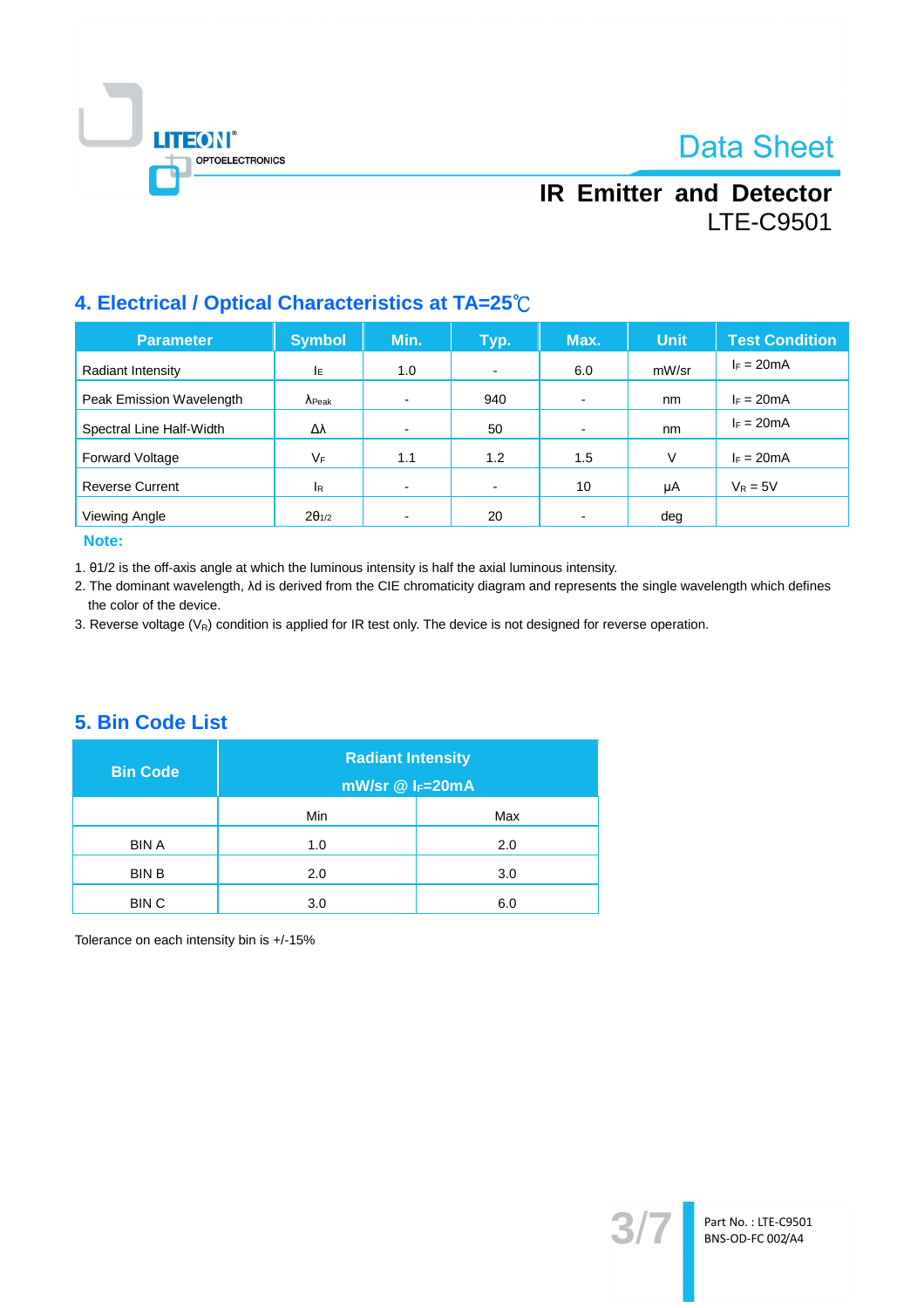

## **IR Emitter and Detector LTE-C9501**

## **6. Typical Electrical / Optical Characteristics Curves**

(25℃ Ambient Temperature Unless Otherwise Noted)

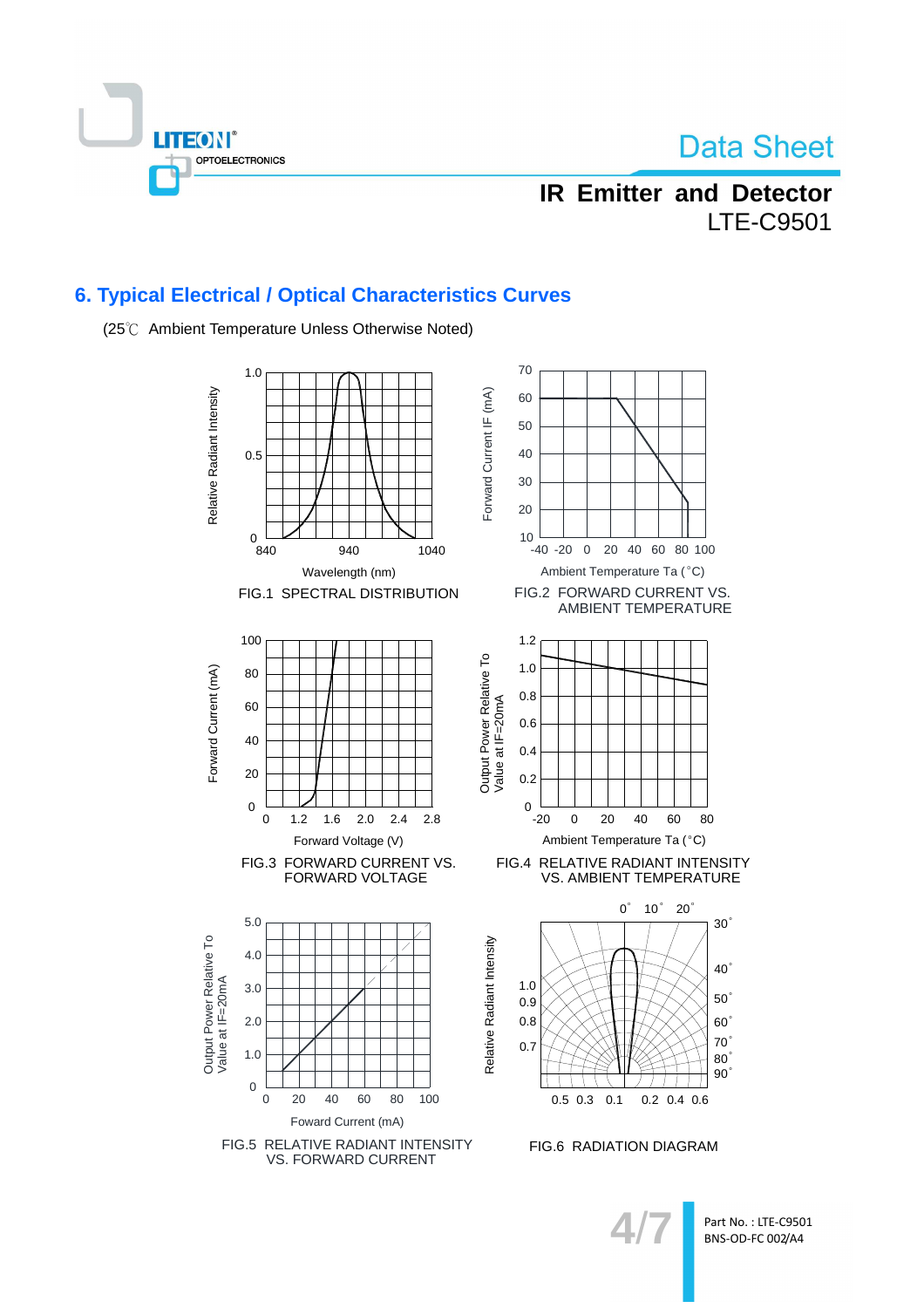

**IR Emitter and Detector LTE-C9501** 

## **7. Suggest Soldering Pad Dimensions**



## 8. Package Dimensions Of Tape And Reel



Note: All dimensions are in millimeters (inches).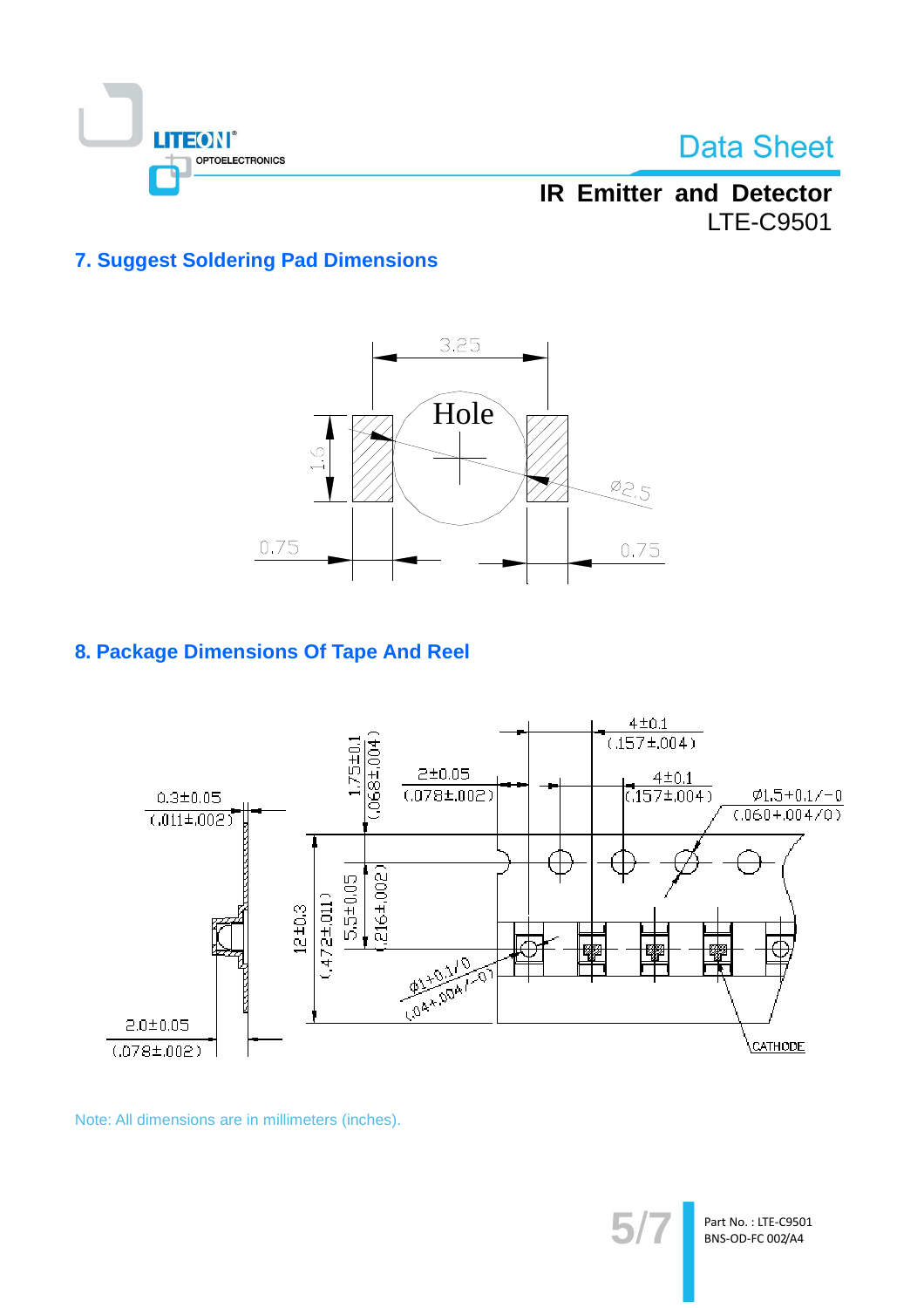

## **IR Emitter and Detector LTE-C9501**



#### Note:

- 1. Empty component pockets sealed with top cover tape.
- 2.7 inch reel- 2000 pieces per reel.
- 3. The maximum number of consecutive missing parts is two.
- 4. In accordance with ANSI/EIA 481-1-A-1994 specifications.

### **8. CAUTIONS**

#### **8.1. Application**

The LEDs described here are intended to be used for ordinary electronic equipment (such as office equipment, communication equipment and household applications). Consult Liteon's Sales in advance for information on applications in which exceptional reliability is required, particularly when the failure or malfunction of the LEDs may directly jeopardize life or health (such as in aviation, transportation, traffic control equipment, medical and life support systems and safety devices).

#### 8.2. Storage

- The package is sealed:
- The LEDs should be stored at 30℃ or less and 90%RH or less. And the LEDs are limited to use within
- one year, while the LEDs is packed in moisture-proof package with the desiccants inside.
- The package is opened:
- The storage ambient for the LEDs should not exceed 30°C temperature or 60% relative humidity.

It is recommended that LEDs out of their original packaging are IR-reflowed within one week hrs.

For extended storage out of their original packaging, it is recommended that the LEDs be stored in a sealed container with appropriate desiccant, or in a desiccators with nitrogen ambient.

LEDs stored out of their original packaging for more than one week hrs should be baked at about 60 deg C for at least 20 hours before solder assembly.